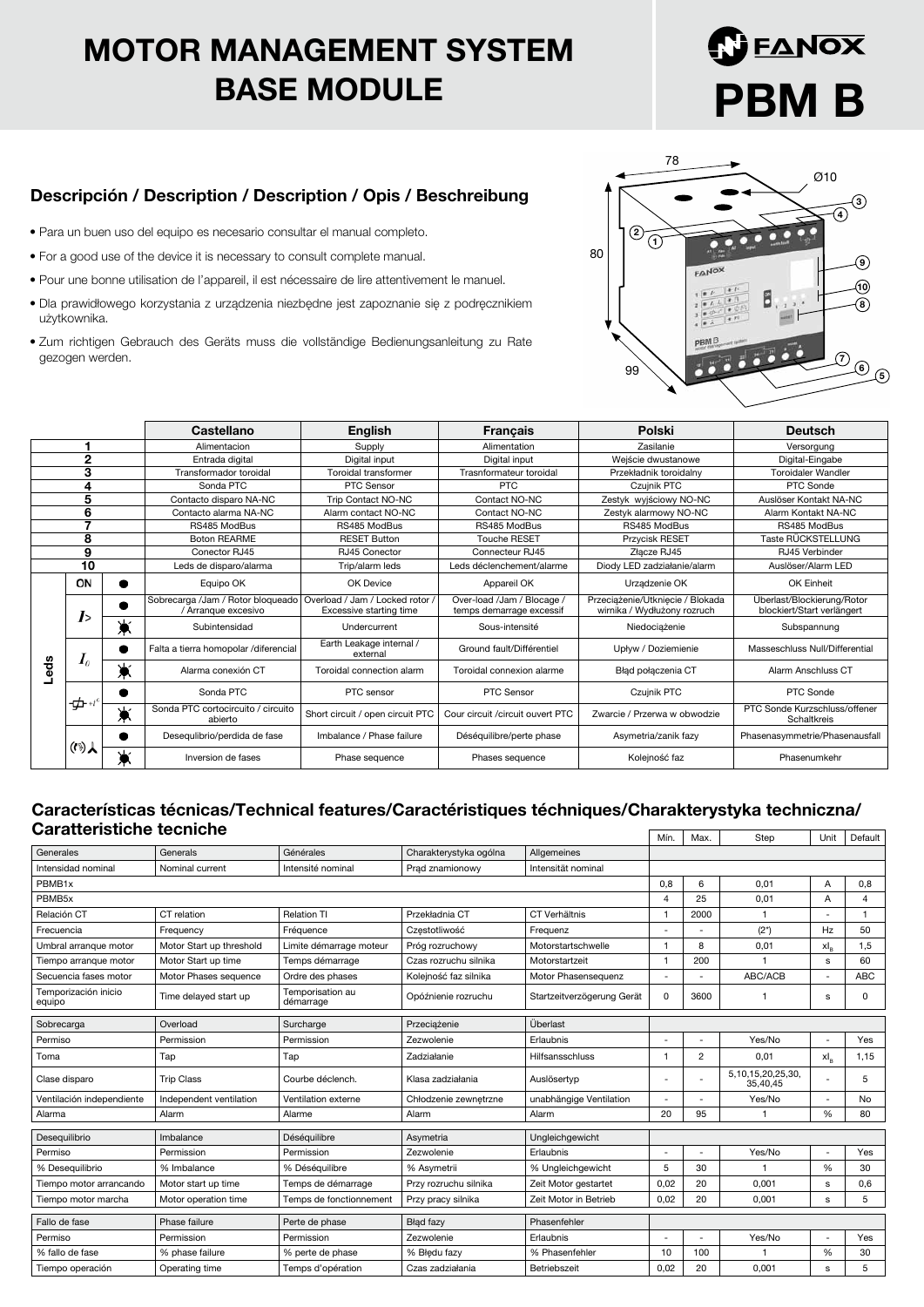|                                               |                                            |                                                        |                                               |                                                               | Mín.                     | Max.                     | Step             | Unit                     | Defect        |
|-----------------------------------------------|--------------------------------------------|--------------------------------------------------------|-----------------------------------------------|---------------------------------------------------------------|--------------------------|--------------------------|------------------|--------------------------|---------------|
| Inversión                                     | Seauence                                   | Séquence                                               | Bład kolejności faz                           | Inversion                                                     |                          |                          |                  |                          |               |
| Permiso                                       | Permission                                 | Permission                                             | Zezwolenie                                    | Erlaubnis                                                     | $\sim$                   | $\overline{\phantom{a}}$ | Yes/No           | $\overline{\phantom{a}}$ | No            |
| Tiempo operación                              | Operating time                             | Temps d'opération                                      | Czas zadziałania                              | Betriebszeit                                                  | 0,02                     | $\overline{c}$           | 0,001            | s                        | 0,02          |
| Sonda PTC                                     | <b>PTC Sensor</b>                          | <b>PTC</b>                                             | <b>Czujnik PTC</b>                            | <b>PTC Sonde</b>                                              |                          |                          |                  |                          |               |
| Permiso                                       | Permission                                 | Permission                                             | Zezwolenie                                    | Erlaubnis                                                     | $\overline{\phantom{a}}$ | $\overline{\phantom{a}}$ | Yes/No           | $\overline{\phantom{a}}$ | No            |
| Jam                                           | Jam                                        | Jam                                                    | <b>Utkniecie</b>                              | <b>Blockierung</b>                                            |                          |                          |                  |                          |               |
| Permiso                                       | Permission                                 | Permission                                             | Zezwolenie                                    | Erlaubnis                                                     | ÷,                       |                          | Yes/No           | L,                       | No            |
| Toma                                          | Tap                                        | Tap                                                    | Zadziałanie                                   | Hilfsanschluss                                                | $\mathbf{1}$             | 3,5                      | 0.01             | xl.                      | 2,5           |
| Tiempo operación                              | Operating time                             | Temps d'opération                                      | Czas zadziałania                              | Betriebszeit                                                  | 0,02                     | 50                       | 0,001            | s                        | 10            |
| Rotor bloqueado                               | <b>Locked rotor</b>                        | Rotor bloqué                                           | <b>Blokada wirnika</b>                        | <b>Rotor blockiert</b>                                        |                          |                          |                  |                          |               |
| Permiso                                       | Permission                                 | Permission                                             | Zezwolenie                                    | Erlaubnis                                                     | $\overline{a}$           |                          | Yes/No           | ÷,                       | No            |
| Toma                                          | Tap                                        | Tap                                                    | Zadziałanie                                   | Hilfsansschluss                                               | 3,5                      | 6                        | 0,01             | xI,                      | 3,5           |
| Tiempo operación                              | Operating time                             | Temps d'opération                                      | Czas zadziałania                              | Betriebszeit                                                  | $\mathbf{1}$             | 30                       | 0,001            | s                        | 5             |
| Falta a tierra homopolar<br>tiempo definido   | Instantaneous neutral<br>overcurrent       | Défaut de neutre<br>temps constant                     | Zab. ziemnozwarciowe<br>zwłoczne              | <b>Masseschluss</b><br>definierte Nullzeit                    |                          |                          |                  |                          |               |
| Permiso                                       | Permission                                 | Permission                                             | Zezwolenie                                    | Erlaubnis                                                     | $\overline{a}$           | ÷,                       | Yes/No           | ÷,                       | No            |
| Toma                                          | Tap                                        | Tap                                                    | Zadziałanie                                   | Hilfsansschluss                                               | 0,1                      | $\mathbf{1}$             | 0,01             | xI,                      | 0,1           |
| Tiempo operación                              | Operating time                             | Temps d'opération                                      | Czas zadziałania                              | Betriebszeit                                                  | 0.02                     | 5                        | 0,001            | s                        | 1             |
| Falta a tierra homopolar<br>tiempo inverso    | Neutral Inverse time<br>overcurrent        | Défaut de neutre<br>temps inverse                      | Zab. ziemnozwarciowe<br>zależne               | <b>Masseschluss</b><br><b>Nullzeit invers</b>                 |                          |                          |                  |                          |               |
| Permiso                                       | Permission                                 | Permission                                             | Zezwolenie                                    | Erlaubnis                                                     | $\sim$                   | $\sim$                   | Yes/No           | $\sim$                   | No            |
| Curva                                         | Curve                                      | Courbe                                                 | Krzywa                                        | Kurve                                                         | ÷,                       | ÷,                       | $(1^*)$          | $\overline{\phantom{a}}$ | Inverse       |
| Dial                                          | Dial                                       | Dial                                                   | Mnożnik czasu                                 | Skala                                                         | 0.05                     | 1.25                     | 0.01             | ÷,                       | 1.25          |
| Toma                                          | Tap                                        | Tap                                                    | Zadziałanie                                   | Hilfsansschluss                                               | 0,1                      | $\mathbf{1}$             | 0,01             | xl.                      | 100           |
| Tiempo operación                              | Operating time                             | Temps d'opération                                      | Czas zadziałania                              | Betriebszeit                                                  | 0,02                     | 5                        | 0,001            | s                        | 0,2           |
|                                               |                                            |                                                        |                                               |                                                               |                          |                          |                  |                          |               |
| Falta a tierra diferencial<br>tiempo definido | Instantaneous earth<br>leakage overcurrent | Défaut differential<br>fuite à terre temps<br>constant | Zab. różnicowo-<br>prądowe zwłoczne           | <b>Masseschluss</b><br><b>Differential definierte</b><br>Zeit |                          |                          |                  |                          |               |
| Permiso                                       | Permission                                 | Permission                                             | Zezwolenie                                    | Erlaubnis                                                     | $\overline{a}$           |                          | Yes/No           |                          | No            |
| Toma                                          | Tap                                        | Tap                                                    | Zadziałanie                                   | Hilfsansschluss                                               | 100                      | 15000                    | $\overline{1}$   | mA                       | 100           |
| Tiempo operación                              | Operating time                             | Temps d'opération                                      | Czas zadziałania                              | Betriebszeit                                                  | 0,02                     | 5                        | 0,001            | s                        | 0,2           |
| Falta a tierra diferencial<br>tiempo inverso  | Earth leakage Inverse<br>time overcurrent  | Défaut differential<br>fuite à terre temps<br>inverse  | Zab. różnicowo-<br>pradowe czasowo<br>zależne | <b>Masseschluss</b><br><b>Differential Zeit invers</b>        |                          |                          |                  |                          |               |
| Permiso                                       | Permission                                 | Permission                                             | Zezwolenie                                    | Erlaubnis                                                     | $\overline{\phantom{a}}$ | $\overline{\phantom{a}}$ | Yes/No           | $\overline{\phantom{a}}$ | No            |
| Curva                                         | Curve                                      | Courbe                                                 | Krzywa                                        | Kurve                                                         |                          |                          | $(1^*)$          | ÷,                       | Inverse       |
| Dial                                          | Dial                                       | Dial                                                   | Mnożnik czasu                                 | Skala                                                         | 0,05                     | 1,25                     | 0,01             | $\overline{a}$           | 1,25          |
| Toma                                          | Tap                                        | Tap                                                    | Zadziałanie                                   | Hilfsansschluss                                               | 100                      | 450                      | $\mathbf{1}$     | mA                       | 100           |
| Tiempo operación                              | Operating time                             | Temps d'opération                                      | Czas zadziałania                              | Betriebszeit                                                  | 0,02                     | 5                        | 0,001            | s                        | 0,2           |
| <b>Subintensidad</b>                          | <b>Undercurrent</b>                        | Sous-intensité                                         | Niedociążenie                                 | Subspannung                                                   |                          |                          |                  |                          |               |
| Permiso                                       | Permission                                 | Permission                                             | Zezwolenie                                    | Erlaubnis                                                     | $\overline{a}$           | $\overline{\phantom{a}}$ | Yes/No           | ٠                        | No            |
| Toma                                          | Tap                                        | Tap                                                    | Zadziałanie                                   | Hilfsansschluss                                               | 0,3                      | $\mathbf{1}$             | 0,01             | xI,                      | 0,5           |
| Tiempo operación                              | Operating time                             | Temps d'opération                                      | Czas zadziałania                              | Betriebszeit                                                  | 0,02                     | 200                      | 0,001            | s                        | 1             |
| Comunicación                                  | Communication                              | Communication                                          | Komunikacja                                   | Kommunikation                                                 |                          |                          |                  |                          |               |
| <b>Direccion ModBus</b>                       | ModBus address                             | Adresse ModBus                                         | Adres ModBus                                  | ModBus Adresse                                                | $\mathbf{1}$             | 255                      | $1(4^*)$         |                          | $\mathbf{1}$  |
| Rearme                                        | Reset                                      | Réarmement                                             | Reset                                         | Rückstellung                                                  |                          |                          |                  |                          |               |
| Permiso rearme HMI                            | <b>HMI Reset Permission</b>                | Autorisation<br>rearmament HMI                         | Zezwolenie na reset z<br>panelu HMI           | Erlaubnis Rückstellung<br>HMI                                 | ÷,                       | ÷,                       | Yes/No           | ÷,                       | No            |
| Permiso rearme comando                        | Command reset<br>Permission                | Autorisation réarme<br>Command                         | Zezwolenie na<br>polecenie reset              | Erlaubnis Rückstellung<br>Befehl                              | $\overline{a}$           | ÷                        | Yes/No           |                          | No            |
| Permiso rearme entrada                        | Input reset Permission                     | Autorisation reset<br>Input                            | Zezwolenie na reset<br>zdalny                 | Erlaubnis Rückstellung<br>Eingang                             |                          |                          | Yes/No           |                          | No            |
| Tipo rearme<br>Tiempo rearme                  | Reset type<br>Reset time                   | Mode réarmement<br>Temps réarmement                    | Typ resetu<br>Czas resetu                     | Rückstellungstyp<br>Rückstellungszeit                         | $\overline{a}$<br>0,02   | $\overline{a}$<br>200    | $(3^*)$<br>0,001 | ÷,<br>s                  | Manual<br>0.1 |

(1\*) Curvas inversa, muy inversa, extremadamente inversa y tiempo definido.

(2\*) La frecuencia puede ajustarse a los valores de 50Hz, 60Hz y frecuencia variable en el rango de 45 Hz a 65 Hz. La frecuencia variable sólo puede aplicarse a los modelos con tensión de alimentación alterna.

(3\*) Los tipos de rearme son: automático, automático temporizado y manual.

(4\*) El ajuste Dirección modbus sólo puede modi-ficarse desde el PBM-H. El resto de los ajustes puede modificarse desde el PBM-H y desde co-municaciones.

Ē

 $\Gamma$ 

(1\*) Curves inverse, very inverse, extremely inverse and definite time.

- (2\*) The frequency can be adjusted to the values of 50Hz, 60Hz frequency and variable in the range of 45 Hz to 65 Hz. Frequency variable can only be applied to models with alternating voltage.
- (3\*) The reset type are: automatic, manual and auto-matic time delayed.
- (4\*) The modbus address can be changed only from the PBM-H. The rest of the settings can be changed from the PBM-H and from communica-tions.

T

(1\*) Curves inverse, très inverse, extrêmement inverse et temps constant.

- (2\*) La fréquence peut être ajustée pour les valeurs de 50 Hz, 60 Hz et fréquence variable dans la gamme de 45 Hz à 65 Hz. La fréquence variable est ap-plicable que pour des modèle avec alimentation à courant alternatif.
- (3\*) Les modes de réinitialisation sont: automatique, manuel et automatique avec temporisation. (4\*) L'adresse modbus ne peut être modifié que depuis le PBM-H. Le reste des paramètres peuvent être
- modifiés depuis le PBM-H ou via communications.

 $\top$ 

(1\*) Krzywa zależna, silnie zależna, bardzo silnie zależna, z czasem określonym.

(2") Częstotliwość może być dostosowana do 50Hz,<br>60Hz lub częstotliwości zmiennej z zakresu 45 do 65 Hz, ale ten ostatni przypadek dotyczy jedynie<br>wykonań na napięcie zmienne.<br>(3") Możliwe typy resetu: automatyczny, autom

(4\*) Adres Modbus może być zmieniony jedynie z PBM H. Pozostałe nastawy mogą być zmienionezarów-no z PBM H jak i poprzez port komunikacyjny.

٦

(1\*) Inverse, sehr inverse, äußerst inverse Kurven und definierte Zeit.

- (2\*) Die Frequenz kann auf die Werte 50Hz, 60Hz und<br>eine variable Frequenz im Bereich von 45Hz bis<br>65 Hz eingestellt werden. Die variable Frequenz<br>kann nur bei den Modellen angewandt werden,<br>die eine Wechselspannungsversor
- 
- (3\*) Die Rückstellungstypen sind: automatisch, automatisch (4\*) intersective reviewent und manuell.<br>(4\*) Die Einstellung der Modbus Adresse kann nur von PBM-H aus geändert werden. Die restlichen Einstellungen können von PB

| Generales                                          | Generals                                           | Généraux                                                 | Dane ogólne                                                      | <b>Allgemeines</b>                                                 |                                                                                                                                                        |
|----------------------------------------------------|----------------------------------------------------|----------------------------------------------------------|------------------------------------------------------------------|--------------------------------------------------------------------|--------------------------------------------------------------------------------------------------------------------------------------------------------|
| Maxima tensión del motor                           | Maximum motor voltage                              | Tension maximum du<br>moteur                             | Maksymalne napiecie<br>silnika                                   | Maximale Spannung des<br>Motors                                    | 1000 V                                                                                                                                                 |
| PTC resistencia mínima<br>en frío                  | PTC minimum cold<br>resistance                     | PTC: Réssitance<br>minimum à froid                       | Min rezystancja zimnego<br>PTC                                   | PTC Mindestwiderstand<br>kalt                                      | 50Q                                                                                                                                                    |
| PTC resistencia máx, en<br>frío de sondas en serie | Max. Cold resistance of<br>PTC in series           | PTC: Résistance Max. à<br>froid de sodnes en série       | Max rezystancja<br>szeregowo połączonych<br>zimnych PTC          | PTC Maximaler<br>Widerstand kalt mit<br>Sonden in Serie            | $1500$ $\circ$                                                                                                                                         |
| PTC resistencia media de<br>disparo/rearme         | PTC average trip<br>resistance/reset<br>resistance | PTC résitance movenne<br>de déclenchement/<br>réarmement | PTC przecietna<br>rezystancja zadziałania/<br>rezystancja resetu | PTC durchschnittlicher<br>Widerstand für<br>Auslösung/Rückstellung | 3600/1800 O                                                                                                                                            |
| Sección para embornar<br>máximo                    | <b>Terminal section</b>                            | Section terminaux                                        | Złacza                                                           | maximaler Abschnitt zum<br><b>Anschluss</b>                        | 2,5 mm <sup>2</sup> , No. 22-12<br>AWG                                                                                                                 |
| Par máx. apriete                                   | Screw torque                                       | Screw torque                                             | Moment dokrecenia                                                | max. Anziehdrehmoment                                              | 20 Ncm. 1.8 LB-IN                                                                                                                                      |
| Consumo                                            | Power consumption                                  | Consammation                                             | Pobór mocy                                                       | Verbrauch                                                          | < 5 W                                                                                                                                                  |
| Vida eléctrica                                     | <b>Flectrical life</b>                             | Durée vie électrique                                     | Trwałość elektryczna                                             | Lebensdauer Flektrik                                               | 5x10 <sup>5</sup> OP                                                                                                                                   |
| Vida mecánica                                      | Mechanical life                                    | Durée vie mécanique                                      | Trwałość mechaniczna                                             | Lebensdauer Mechanik                                               | $106$ OP                                                                                                                                               |
| Temperatura almacenaje                             | Storage temperature                                | Température de stockage                                  | Temperatura składowania                                          | Temperatur für Lagerung                                            | -20 a 70 °C                                                                                                                                            |
| Temp, utilización/ Altitud<br>máxima               | Operational temp./<br>Maximum altitude             | Temp, utilisation/Altitude<br>maximum                    | Temp. pracy / Max<br>wysokość                                    | Verwendungstemperatur/<br>maximale Höhe                            | -10 a 60°C/3000 m                                                                                                                                      |
| Grado de protección                                | Protection degree                                  | Dearé de Protection                                      | Stopień ochrony                                                  | Schutzgrad                                                         | IP20                                                                                                                                                   |
| Contactos de salida                                | Output contacts                                    | Output contacts                                          | Przekaźniki wyjściowe                                            | Ausgangskontakte                                                   | $250Vca - 8A$<br>$30Vec - 8A$                                                                                                                          |
| <b>Normas</b>                                      | Standards                                          | Normes                                                   | Norrmy                                                           | Vorschriften                                                       | EN 50263 (1999)<br>EN 61000-6-4 (2001)<br>EN 61000-6-2 (2001)<br>EN 55011 y EN 55022<br>IFC 61000-4<br>IFC 60255-22-1<br><b>IEC 255</b><br>IEC 947-4-1 |

T

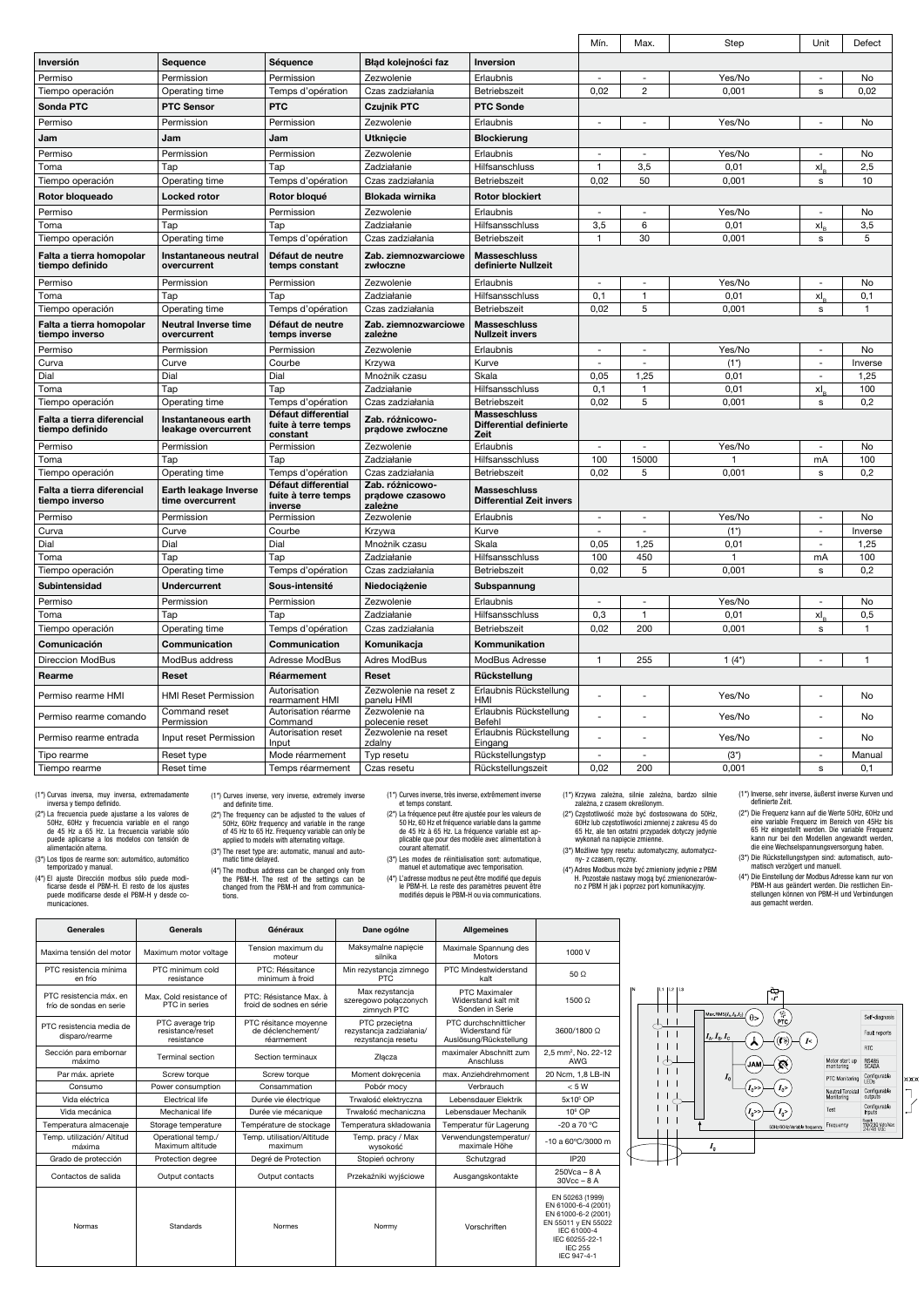#### Curvas de disparo / Trip curves / Courbes de déclenchement / Krzywe zadziałania / Auslösekurven



#### Montaje / Mounting / Montage / Montaż / Montage

- ATENCIÓN: Para evitar descargas eléctricas durante la instalación o manipulación del relé, asegúrese de que no hay tensión en la línea.
- Comprobar que la tensión auxiliar de alimentación Us (A1-A2) es la correcta.
- Instalación con convertidores de frecuencia: no conectar el relé o los transformadores de intensidad ni la alimentación auxiliar del relé a la salida del convertidor y ajustar IB a 1,3 x IN aprox.
- En arranque estrella-triángulo se debe instalar el relé o los transformadores de intensidad entre los fusibles o automático y el contactor de línea.
- No usar el modo de reset automático donde el rearranque repentino del motor pueda causar daños a las personas o al equipo protegido.
- Para longitudes de conexión de la sonda PTC superiores a 100 metros, o cuando se prevea la influencia de tensiones transitorias de alta frecuencia, se recomienda utilizar cable apantallado y conectar la malla de blindaje a tierra.
- ATTENTION: To prevent electrical shock, disconnect from power source before installing or servicing.
- 
- Check that the auxiliary voltage supply Us (A1-A2) is correct.<br>• Installation with frequency inverters: the relay or current transformers and the relay's auxiliary supply shouldn't be connected at the inverter output and
- 
- In star delta start the relay or the current transformers must be installed between the fuses or circuit breaker and the contactor.<br>• Do not use automatic reset mode in applications where unexpected automatic restart of
- For PTC connection lengths over 100 meters or when the influence of high frequency transient voltages is expected, it is advisable to use screened cable and connect the shield mesh to Earth.
- ATTENTION: Pour éviter tout choc électrique lors de l'installation ou la manipulation du relais, assurez-vous il n'y a pas de tension sur la ligne
- 
- Vérifiez que la tension d'alimentation auxiliaire Us (A1-A2) est correcte.<br>• L'installation avec varaiteur: Ne pas brancher le relais, les TI ni la alimentation du relais après le variateur et régler la IB à 1,3 x IN ap
- Avec démarreur étoile-triangle, le relais ou les TI doivent être installé entre les fusibles ou le disjoncteur et le contacteur de la ligne.
- Ne pas utiliser le mode automatique lorsque le moteur redémarre soudainement peut causer des dommages aux personnes ou le matériel protégé.
- Pour connecter des longueurs de la sonde PTC supérieur à 100 mètres, ou tel que stipulé à l'influence de la haute fréquence des tensions transitoires, l'utilisation de câble blindé et de se connecter à la borne blindage maillage à Terre.
- UWAGA: Aby uniknąć porażenia prądem elektrycznym należy przed instalacją lub serwisowaniem odłączyć urządzenie od źródła zasilania.
- 
- Sprawdzić wartość napięcia pomocniczego na zaciskach (A1-A2).<br>• Instalacja z falownikami: przekaźnik lub przekładniki oraz napięcie pomocnicze nie mogą być podłączone do wyjścia falownika a prąd IB należy ustawić na wart
- 
- 
- Nie należy stosować trybu automatycznego resetu w aplikacjach gdzie nieoczekiwany restart silnika może spowodować szkody dla osób lub uszkodzenie sprzętu.<br>• Gdy połączenie z czujnikiem PTC ma ponad 100 m długości lub gdy złącza uziemienia.
- VORSICHT: Sorgen Sie dafür, dass während der Installation oder dem Umgang mit dem Relais keine Spannung an der Leitung anliegt, um Stromstöße zu vermeiden.
- 
- Überprüfen Sie, ob die Hilfsversorgungsspannung Us (A1-A2) die richtige ist.<br>● Installation mit Frequenzwandlern: weder das Relais, noch die Spannungsumwandler oder die Hilfsversorgung des Relais an den Ausgang des Wand
- 
- Beim Start Stern-Dreieck müssen das Relais oder die Spannungsumformer zwischen den Sicherungen oder Automatik und dem Leitungsschütz installiert werden.<br>● Der automatische Reset Modus darf nicht verwendet weren mehr we und den Abschirmfilter an die erde.

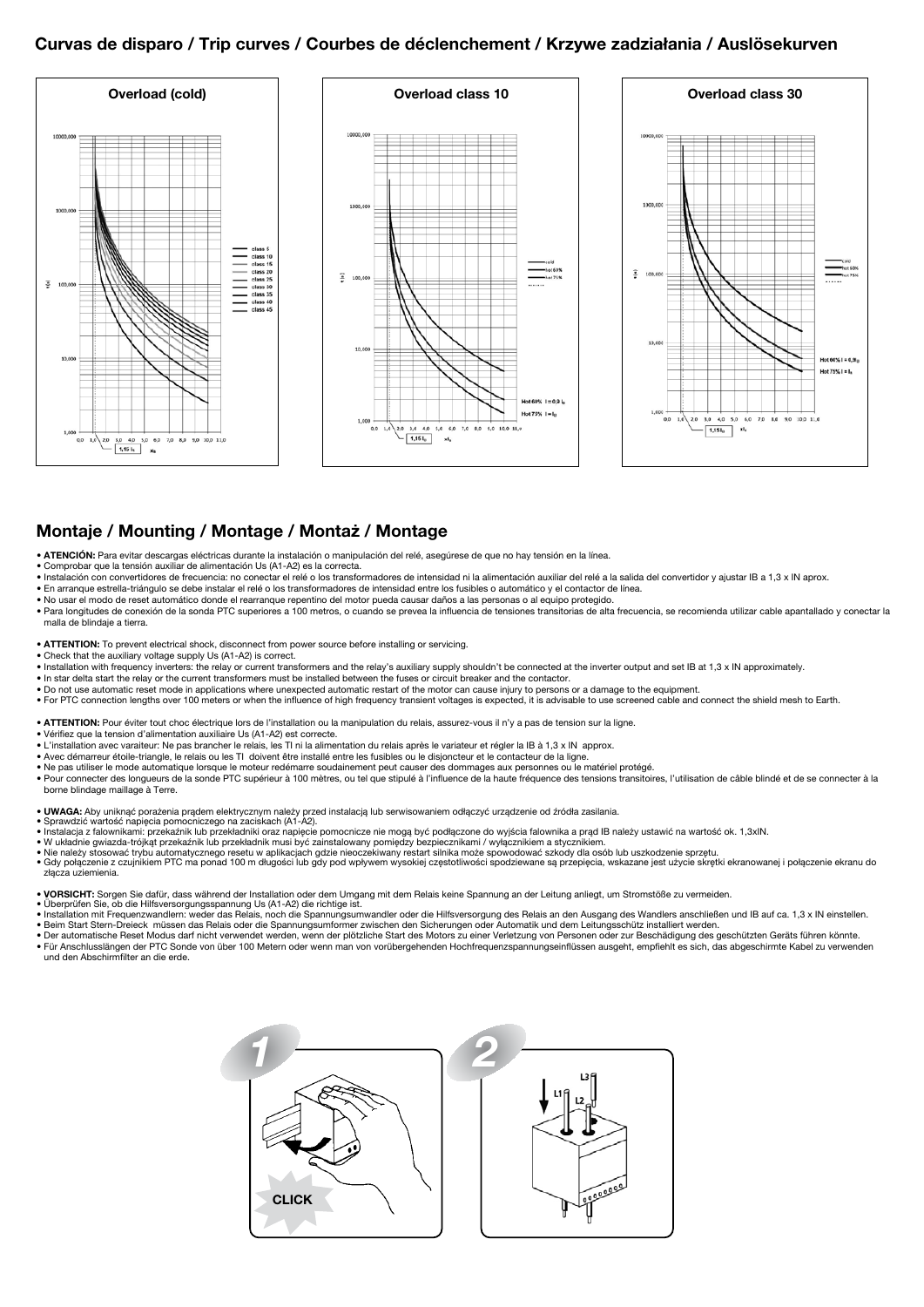#### Ejemplo de conexión/Connection examples/Exemples de connexion/Przykłady połączeń/Anschlussbeispiel

**L1 L2 L3**

⋔ ⋔

**N**

**U1 V1 W1**

**M**

높



• Fig.1 Conexión mediantes transformadores de intensidad

• Fig.1 Connection using current transformers

• Sch.1 Connexion avec transforamteurs de courant

• Rys.1 Połączenie z użyciem przekładników prądowych

• Abb. 1 Anschluss über Spannungsumwandler

**Earth fault**

- Fig.2 Conexión usando transformador toroidal y sonda PTC
- Fig.2 Connection using toroidal transformers and PTC sensor

**K1**

**A1 A2**

• Sch.2 Connexion avec toroidal et sonde PTC

• Rys.2 Połączenie z użyciem przekładnika toroidalnego i czujnika PTC

**+tº**

• Abb. 2 Anschluss mittels toroidalem Wandler und PTC Sonde

#### Cambio de ajustes / Settings change / Modification des paramètres / Zmiana nastaw / Einstellungsänderungen

| Función / Function / Fonction                                          |                                                                                                                                                       | Ajustes/Settings/Réglages/Nastawy/Einstellungen                                                                                                          |                                                  |                                                                  |                    |  |  |
|------------------------------------------------------------------------|-------------------------------------------------------------------------------------------------------------------------------------------------------|----------------------------------------------------------------------------------------------------------------------------------------------------------|--------------------------------------------------|------------------------------------------------------------------|--------------------|--|--|
| / Funkcja / Funktion                                                   | Parámetro/Parameter/Paramètre/Parametr/ Parameter                                                                                                     |                                                                                                                                                          | Defecto/Defect/Par défaut/<br>Domyślne / Vorgabe | Usuario/User/Utilisateur/<br>Użytkownika / Benutzer              |                    |  |  |
|                                                                        |                                                                                                                                                       | 0.8<br>PBMB1<br>PBMB <sub>5</sub><br>4<br>5                                                                                                              | $-CT$                                            | In motor                                                         |                    |  |  |
|                                                                        | Corriente nominal I <sub>o</sub> / Nominal current I <sub>o</sub> / Intensité nominal I <sub>o</sub> /                                                |                                                                                                                                                          |                                                  | $+CT$                                                            | In/ CT Relation    |  |  |
|                                                                        | Prąd znamionowy I <sub>B</sub> / I <sub>B</sub> Nominalstrom                                                                                          |                                                                                                                                                          |                                                  | $-CT$                                                            | In motor           |  |  |
| Sobrecarga/Overload/Surcharge/                                         |                                                                                                                                                       |                                                                                                                                                          |                                                  | $+CT$                                                            | In/ CT Relation    |  |  |
| Przeciążenie/ Überlast                                                 | Relacion CT / CT Relation / Relation TI / Przekładnia CT / CT Verhältnis                                                                              |                                                                                                                                                          |                                                  | $-CT$                                                            |                    |  |  |
|                                                                        |                                                                                                                                                       |                                                                                                                                                          |                                                  | $+CT$                                                            | <b>CT Relation</b> |  |  |
|                                                                        | Clase de disparo / Trip class / Courbe de déclenchement / Klasa zadziałania /<br>Auslösertyp                                                          |                                                                                                                                                          |                                                  | Clase de disparo/Trip class/<br>Trip class/Trip class/Trip class |                    |  |  |
|                                                                        |                                                                                                                                                       |                                                                                                                                                          |                                                  |                                                                  |                    |  |  |
|                                                                        | % Desequilibrio / % Imbalance / % Déséquilibre / % Asymetrii / %<br>Ungleichgewicht                                                                   | 30                                                                                                                                                       |                                                  |                                                                  |                    |  |  |
| Desequilibrio/Imbalance/<br>Déséquilibre/Asymetria/<br>Ungleichgewicht | Tiempo en arranque / Starting time / Temps de démarrage /<br>Czas zadziałania przy rozruchu / Zeit beim Start                                         |                                                                                                                                                          | 0,6                                              |                                                                  | 0,6                |  |  |
|                                                                        | Tiempo en marcha / Started time / Temps de fonctionnement / Czas zadziałania<br>podczas pracy / Zeit in Betrieb                                       |                                                                                                                                                          | 5                                                | 5                                                                |                    |  |  |
|                                                                        |                                                                                                                                                       |                                                                                                                                                          |                                                  |                                                                  |                    |  |  |
| Falta de fase/Phase failure/<br>Perte de Phase/ Błąd fazy /            | % Falta de fase / % Phase failure / % Perte de phase /<br>% Błedu fazy / % Ungleichgewicht                                                            |                                                                                                                                                          | 30                                               | 30                                                               |                    |  |  |
| Phase fehlt                                                            | Tiempo / Time / Temps / Czas / Zeit                                                                                                                   |                                                                                                                                                          | 5                                                | 5                                                                |                    |  |  |
|                                                                        | Mantener aiustes de fabrica<br>Maintain default values<br>Maintenir les valeurs par défaut<br>Nastawy fabryczne<br>Die Werkseinstellungen beibehalten | Introducir ajustes de usuario<br>Introduce user settings<br>Modifier les valeurs des paramètres<br>Nastawy użytkownika<br>Benutzereinstellungen eingeben |                                                  |                                                                  |                    |  |  |

#### Modo de ajuste / Settings change mode / Mode d'accès aux paramètres / Tryb zmiany nastaw/ Einstellmodus

• Para acceder a la configuración del PBM B es necesario hacerlo a traves de un Scada o bien del HMI PBM H conectado a través del conector RJ45.

• To access the configuration of the PBM B it is necessary to do it through a Scada or the HMI PBM H, connected via RJ45 connector.

• Pour accèder aux paramètres du PBM B, il est nécessaire de le faire bien au travers d'un système Scada bien avec l'interface PBM H, connecté au RJ45.

• Aby uzyskać dostęp do konfiguracji PBM B należy to zrobić poprzez system SCADA lub PBM H podłączone do złącza RJ45.

• Zur Konfiguration des PBM B gelangt man über ein Scada-System oder eine PBM H Mensch-Maschine-Schnittstelle, die mit dem RJ45 Verbinder angeschlossen wird.



| Traducción del menú / Menu translation / Menu traduction / Tłumaczenie Menu / Übersetzung des Menüs |                    |                      |                      |                             |  |  |  |  |  |
|-----------------------------------------------------------------------------------------------------|--------------------|----------------------|----------------------|-----------------------------|--|--|--|--|--|
| English                                                                                             | Castellano         | <b>Francais</b>      | Polski               | <b>Deutsch</b>              |  |  |  |  |  |
| <b>States</b>                                                                                       | Estados            | États                | Stany                | <b>Status</b>               |  |  |  |  |  |
| Measures                                                                                            | <b>Medidas</b>     | <b>Mesuress</b>      | Pomiarv              | Maße                        |  |  |  |  |  |
| Settings                                                                                            | Ajustes            | Réglages             | Nastawy              | Einstellungen               |  |  |  |  |  |
| General settings                                                                                    | Ajustes generales  | Réglages généraux    | Nastawy ogólne       | Allgemeine<br>Einstellungen |  |  |  |  |  |
| Nominal current                                                                                     | Corriente nominal  | Intensité nominal    | Prad znamionowy      | Nominalstrom                |  |  |  |  |  |
| Password                                                                                            | Clave              | Mot de passe         | Hasło                | Passwort                    |  |  |  |  |  |
| Confirm settings                                                                                    | Confirmar ajustes  | Confirmer réglages   | Zatwierdzenie nastaw | Einstellungen bestätigen    |  |  |  |  |  |
| Yes/no                                                                                              | Sí/No              | Oui/non              | Tak/nie              | ia/nein                     |  |  |  |  |  |
| Settings changed                                                                                    | Ajuste modificado  | Réglages modifiés    | Zmieniono nastawy    | Einstellung verändert       |  |  |  |  |  |
| CT Relation                                                                                         | Relación de CT     | <b>Relation TI</b>   | Przekładnia CT       | CT Verhältnis               |  |  |  |  |  |
| Setting Overload                                                                                    | Ajustes sobrecarga | Réglages surcharge   | Nastawa przeciążenia | Überlast Einstellungen      |  |  |  |  |  |
| Tap                                                                                                 | Toma               | Tap                  | Zadziałanie          | <b>Hilfsanschluss</b>       |  |  |  |  |  |
| <b>Trip Class</b>                                                                                   | Clase de disparo   | Courbe déclenchement | Klasa zadziałania    | Auslösertvp                 |  |  |  |  |  |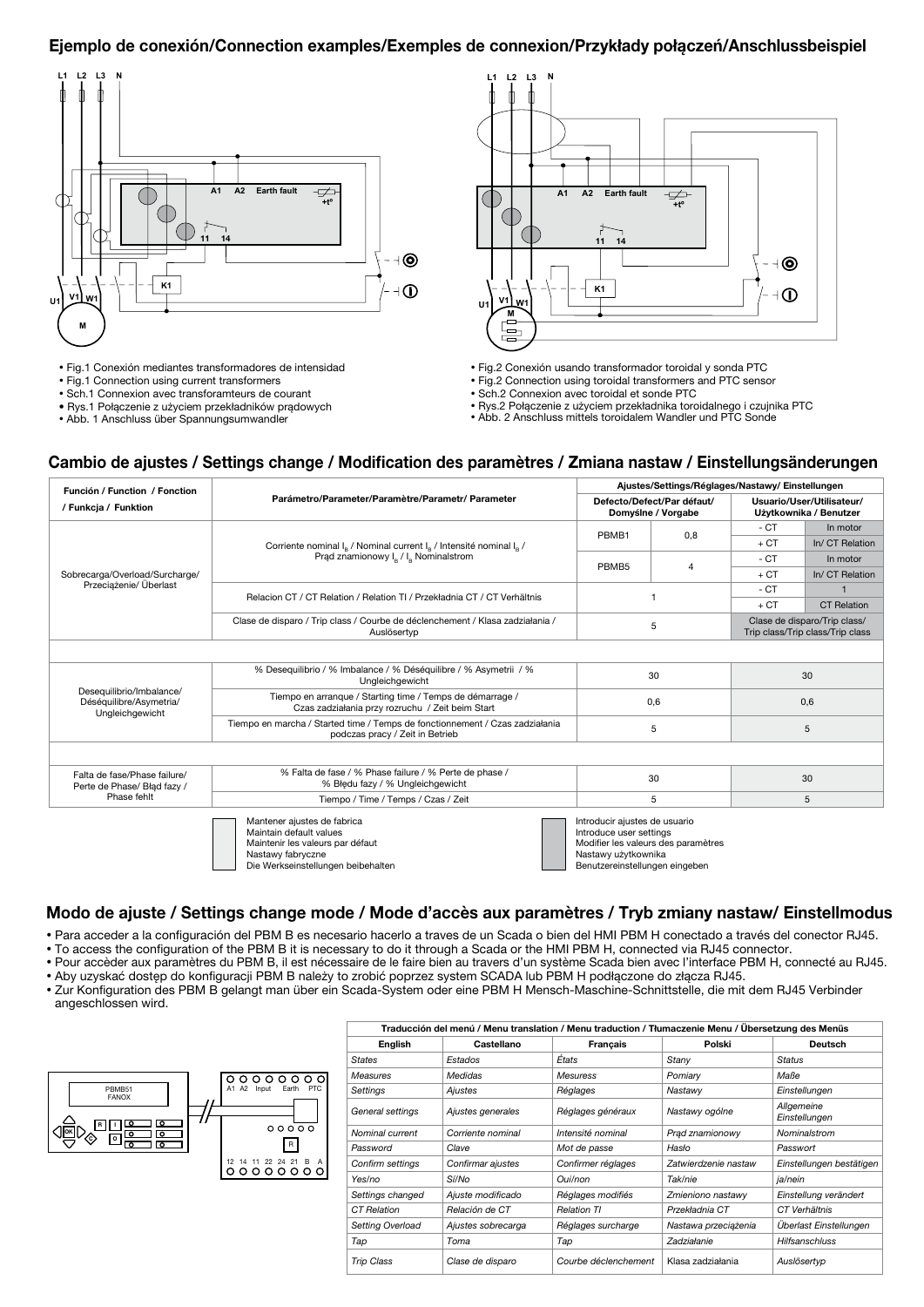#### HMI Menú / HMI Menu / HMI Menu / HMI Menu / HMI Menü

- Ajustes necesarios para proteger un motor de 200 kW (352 A) a 400 V contra sobrecarga de acuerdo al ejemplo de conexión de la figura 1.
- Necessary settings to protect a motor of 200 kW (352 A) at 400 V against overload according to connection example of figure 1.
- Réglages nécessaires pour protéger un moteur de 200 kW (352 A) at 400 V contre une surcharge selon l'exemple de connexion du schéma 1.
- Niezbędne nastawy do ochrony silnika 200 kW (352 A) przy 400 V, zgodnie z przykładowym schematem połączeń z Rys.1.
- Notwendige Einstellungen zum Schutz vor Überlastung eines 200kW (352 A) Motors bei 400 V gemäß Anschlussbeispiel in Abbildung 1.

| <b>PBMB110</b><br><b>FANOX</b>    | ok                      | PBM110<br><b>STATES</b>    |                       | <b>PBM110</b><br><b>MEASURES</b>     |                  | PBM110<br><b>SETTINGS</b>   | ok                              | <b>SETTING</b><br><b>GENERALS</b> | $ \alpha k $  |
|-----------------------------------|-------------------------|----------------------------|-----------------------|--------------------------------------|------------------|-----------------------------|---------------------------------|-----------------------------------|---------------|
| NOMINAL CURRENT (A)<br>0,8        | $\overline{\mathsf{K}}$ | PASS WORD<br>$-X$ $X$ $X$  | x 6                   | <b>PASS WORD</b><br>$-5x \times x$   | ▷                | PASS WORD<br>$-5x \times x$ | x 6                             | PASS WORD<br>$-6.5 \times x$      |               |
| PASS WORD<br>$55-\times$          | x6                      | PASS WORD<br>$55-6$        | x 6<br>D              | PASS WORD<br>$555 - X -$             | x6               | PASS WORD<br>5555           | x6<br>$\overline{\mathsf{O}}$ K | NOMINAL CURRENT (A)<br>000.80     | $\Rightarrow$ |
| NOMINAL CURRENT (A)<br>4.4        | 3s<br>OK                | CONFIRM SETTING?<br>-yės-  | $ \alpha k $          | SETTING CHANGED<br>0K                | lokl             | NOMINAL CURRENT (A)<br>4.4  |                                 | <b>CT RELATION</b>                | ok            |
| <b>CT RELATION</b><br>0001        |                         | <b>CT RELATION</b><br>0080 | 3s<br> OK             | CONFIRM SETTINGS?<br>-yes-           | ok               | SETTING CHANGED<br>0K       | oĸ                              | <b>CT RELATION</b><br>80          | ◈             |
| <b>SETTING</b><br><b>GENERALS</b> | >                       | <b>SETTING</b><br>OVERLOAD | lokl                  | <b>FUNCTION ENABLE</b><br><b>YES</b> |                  | TAP (xIB)<br>1.5            |                                 | <b>TRIP CLASS</b><br>5            | $\alpha$      |
| <b>TRIP CLASS</b><br>崇            | ₩                       | <b>TRIP CLASS</b><br>30    | 3s<br>$\sqrt{\alpha}$ | CONFIRM SETTINGS?<br><b>YES</b>      | $\boxed{\alpha}$ | SETTING CHANGED<br>0K       |                                 | <b>TRIP CLASS</b><br>30           |               |

Ajustes modificados Changed settings Réglages modifiés Zmieniono nastawy Geänderten Einstellungen

#### Conexión a Scada / Scada connection / Scada connexion / Podłączenia SCADA / Anschluss an Scada

El relé PBM B dispone de un puerto RS485 para comunicarse con un ordenador remoto o un sistema SCADA de manera continua. El protocolo utilizado es Modbus RTU (19200 -8 bit – sin paridad – 1 bit stop).

El puerto RS485 sale al exterior por dos bornas (A y B). Pueden conectarse hasta 32 equipos a un mismo bus; cada uno con una dirección modbus diferente. La dirección modbus del equipo se configura desde el PBM H. Para minimizar errores de comunicación por ruido, se recomienda utilizar un cable trenzado apantallado como medio físico. Para realizar la conexión, deben conectarse todas las bornas A por un lado y todas las B por otro.

Es necesario utilizar resistencias en cada extremo en caso de utilizar cables muy largos. La mejor solución para evitar la reflexión es colocar resistencias en ambos extremos del cable. El valor de estas resistencias deberá ser el mismo que la impedancia característica del cable. En entornos muy agresivos puede utilizarse la fibra óptica, para los que se utilizarán los conversores correspondientes.

The relay PBM B has a RS485 port to communicate with a remote computer or a SCADA system on a continuous basis. The protocol used is Modbus RTU (19200 -8 bit - no parity - 1 stop bit).

The RS485 port is in the outer two terminals (A and B). Up to 32 devices can connect to the same bus, each with a different address modbus. The modbus address of the relay is configured from the PBM H. To minimize communication errors by noise, use shielded twisted cable as a physical environment. To make the connection, you must connect all the terminals on one side A and B for all other.

It is necessary to use resistors at each end if you use very long cables. The best solution to avoid the reflection is to place resistors on both ends of the cable. The value of these resistors must be the same as the characteristic impedance of the cable. In very aggressive environments, the fiber can be used for the converters to be used for.

Le relais PBM B a un port RS485 pour communiquer avec un ordinateur ou d'un système SCADA sur une base continue. Le protocole utilisé est Modbus RTU (19200 -8 bit - sans parité - 1 bit d'arrêt).

Le port RS485 correspond à deux bornes (A et B). Il est possible de connecter jusqu'à 32 appareils sur le même bus, chacun avec une adresse modbus différente. L'adresse modbus de l'appareil est configuré en utilisant le PBM H. Afin de minimiser les erreurs de communication par le bruit, l'utilisation de câble blindé. Pour établir la connexion, vous devez vous connecter tous les terminaux d'un côté, A et B pour toutes les autres.

Il est nécessaire d'utiliser des résistances à chaque extrémité, si vous utilisez des câbles très longs. La meilleure solution pour éviter la réflexion est de mettre Résistances sur les deux extrémités du câble. La valeur de ces résistances doit être la même que l'impédance caractéristique du câble. Dans les environnements très agressifs, la fibre peut être utilisé pour les convertisseurs à être utilisés.



Przekaźnik PBM B posiada port RS485 do komunikacji w sposób ciagły z komputerem zdalnym lub systemem SCADA. Użytym protokołem jest ModbusRTU (19200 -8 bit - bez parzystości - 1 bit stopu).

Wyjście portu RS485 stanowią dwa zewnętrzne terminale (A i B). Do jednej magistrali można podłączyć do 32 urządzeń, każde z innym adresem modbus. Adres modbus może być konfigurowany za pomocą PBM H. Aby zminimalizować błędy komunikacji spowodowane zakłóceniami, należy użyć skrętki ekranowanej jako bazy sprzętowej. Aby nawiązać połączenie, należy połączyć wszystkie zaciski A oraz wszystkie B.

Jeśli użyto bardzo długich kabli niezbędnym jest podłączenie rezystorów na końcach. Aby uniknąć zakłóceń najlepszym rozwiązaniem jest zainstalowanie rezystorów na każdym końcu kabla. Ich wartość powinna być taka jaka wynika z charakterystyki impedancji kabla. W bardzo agresywnych środowiskach, mogą być użyte połączenia światłowodowe razem z odpowiednimi konwertorami.

Das PBM B Relais verfügt über einen RS485 Port zur ununterbrochenen Kommunikation mit einem entfernten Computer oder einem SCADA-System. Das verwendete Protokoll ist Modbus RTU (19200 -8 Bit – ohne Parität – 1 Stopp Bit).

Der RS485 Port geht über zwei Klemmen (A und B) nach draußen. Es können bis zu 32 Geräte an einen gleichen Bus angeschlossen werden; jeder mit einer anderen Modbus Adresse. Die Modbus Adresse des Geräts wird von PBM H aus konfiguriert. Zur Minimierung von Kommunikationsfehlern aufgrund von Lärm, ist es ratsam, ein abgeschirmtes, verdrilltes Kabel zu verwenden. Zum Anschließen müssen alle A Klemmen auf der einen Seite und alle B Klemmen auf der anderen angeschlossen werden.

Bei sehr langen Kabeln müssen an beiden Enden Widerstände eingesetzt werden. Die beste Lösung, um die Reflexion zu vermeiden ist, an beiden Enden Widerstände anzubringen. Der Wert dieser Widerstände muss der gleiche sein, wie die charakteristische Impedanz des Kabels. In sehr aggressiven Umgebungen kann Glasfaser verwendet werden, für die dann die entsprechenden Umformer eingesetzt werden.